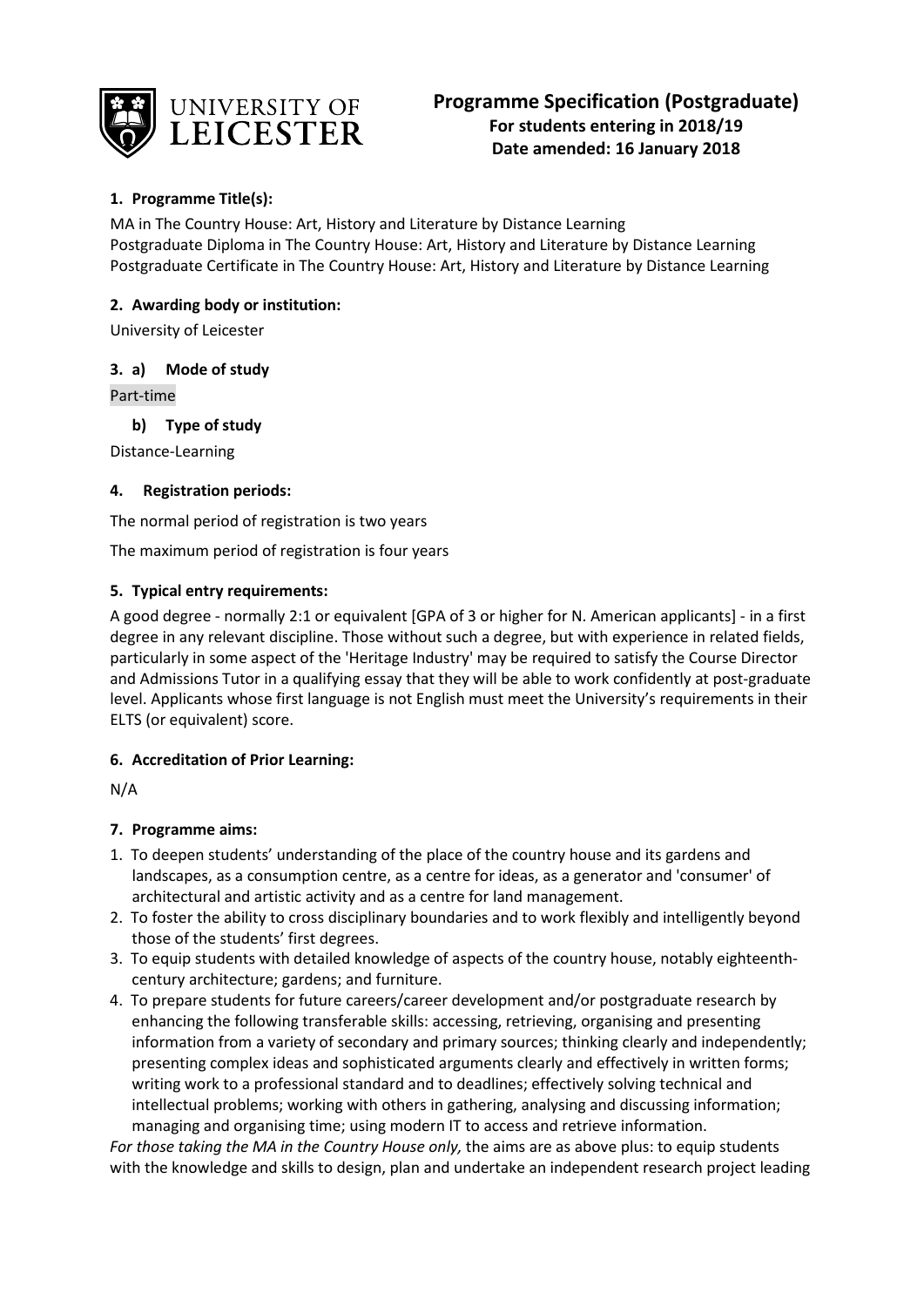to the writing of a dissertation on an aspect of the Country House. This work will equip students for PGR research, should they wish to undertake it.

### **8. Reference points used to inform the programme specification:**

QAA Benchmarking statement for History of Art

http://www.qaa.ac.uk/Publications/InformationAndGuidance/Documents/HAAD08.pdf

QAA Framework for Higher Education Qualifications

University of Leicester Learning & Teaching Strategy

http://www2.le.ac.uk/offices/sas2/quality/learnteach

University of Leicester Academic Review Report

First Destination Survey

Graduate Survey

External Examiners' Reports

External Referees Report (obtained for prior/delayed 15/30 programme)

Annual Development ReviewQAA Framework for Higher Education Qualifications

University of Leicester Learning and Teaching Strategy

#### **9. QAA Benchmark statement for History of Art and FilmProgramme Outcomes:**

| <b>Intended Learning</b>            | <b>Teaching and Learning</b>          | <b>How Demonstrated?</b>               |  |  |
|-------------------------------------|---------------------------------------|----------------------------------------|--|--|
| <b>Outcomes</b>                     | <b>Methods</b>                        |                                        |  |  |
| (a) Subject and Professional skills |                                       |                                        |  |  |
|                                     | <b>Knowledge</b>                      |                                        |  |  |
| Developed knowledge of the          | Study Guides, including case studies, | Essays (all students)                  |  |  |
| social, cultural and economic       | exercises and further reading.        | Dissertation (MA students only)        |  |  |
| history of the Country House        | Discussion boards. Private study.     | Participation in discussion threads    |  |  |
|                                     |                                       | [unassessed]                           |  |  |
|                                     | <b>Concepts</b>                       |                                        |  |  |
| Ability to identify, describe and   | Study Guides, including case studies, | Essays (all students)                  |  |  |
| apply different historical and      | exercises and further reading.        | Dissertation (MA students only)        |  |  |
| theoretical approaches to the       | Discussion boards. Private study.     | Participation in discussion threads    |  |  |
| study of the Country House          |                                       |                                        |  |  |
|                                     | <b>Techniques</b>                     |                                        |  |  |
| Information retrieval, advanced     | Study Guides, including case studies, | Essays (all students)                  |  |  |
| IT, writing skills, group work,     | exercises and further reading.        | Dissertation proposal and dissertation |  |  |
| bibliographic skills                | Discussion boards. Private study      | (MA students only)                     |  |  |
|                                     | <b>Critical analysis</b>              |                                        |  |  |
| Ability to apply understanding of   | Study Guides, including case studies, | Essays (all students)                  |  |  |
| concepts and techniques with        | exercises and further reading.        | Dissertation proposal and dissertation |  |  |
| independence, rigour and self-      | Discussion boards. Private study      | (MA students only)                     |  |  |
| reflexivity.                        |                                       |                                        |  |  |
|                                     |                                       |                                        |  |  |
| Use critical skills of visual       |                                       |                                        |  |  |
| observation, description and        |                                       |                                        |  |  |
| interpretation                      |                                       |                                        |  |  |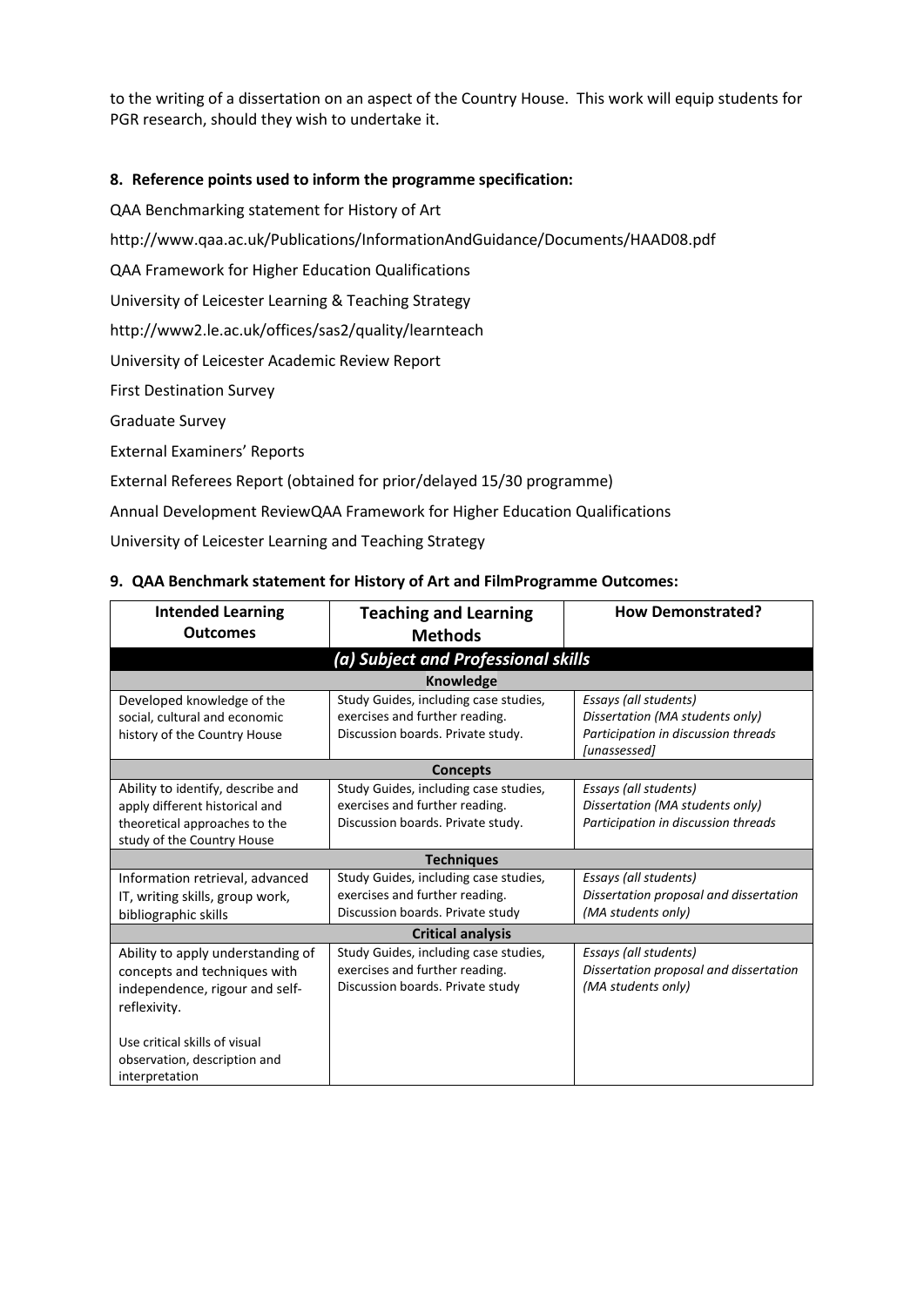| <b>Intended Learning</b>                                                                                                                                                                                                                                                                                                                                                                                                                                                                                                                                                                                                                                                                                                                                | <b>Teaching and Learning</b>                                                                                                                                                                                                                                                          | <b>How Demonstrated?</b>                                                                                                        |  |  |  |
|---------------------------------------------------------------------------------------------------------------------------------------------------------------------------------------------------------------------------------------------------------------------------------------------------------------------------------------------------------------------------------------------------------------------------------------------------------------------------------------------------------------------------------------------------------------------------------------------------------------------------------------------------------------------------------------------------------------------------------------------------------|---------------------------------------------------------------------------------------------------------------------------------------------------------------------------------------------------------------------------------------------------------------------------------------|---------------------------------------------------------------------------------------------------------------------------------|--|--|--|
| <b>Outcomes</b>                                                                                                                                                                                                                                                                                                                                                                                                                                                                                                                                                                                                                                                                                                                                         | <b>Methods</b>                                                                                                                                                                                                                                                                        |                                                                                                                                 |  |  |  |
|                                                                                                                                                                                                                                                                                                                                                                                                                                                                                                                                                                                                                                                                                                                                                         | <b>Presentation</b>                                                                                                                                                                                                                                                                   |                                                                                                                                 |  |  |  |
| Ability to present written<br>materials to<br>publication/conference standard;<br>to distinguish between the<br>relevant and irrelevant and to<br>present clear and persuasive                                                                                                                                                                                                                                                                                                                                                                                                                                                                                                                                                                          | Study Guides, including case studies,<br>exercises and further reading.<br>Discussion boards. Independent guided<br>study                                                                                                                                                             | Essays (all students)<br>Dissertation proposal and dissertation<br>(MA students only)                                           |  |  |  |
| written and oral arguments                                                                                                                                                                                                                                                                                                                                                                                                                                                                                                                                                                                                                                                                                                                              |                                                                                                                                                                                                                                                                                       |                                                                                                                                 |  |  |  |
|                                                                                                                                                                                                                                                                                                                                                                                                                                                                                                                                                                                                                                                                                                                                                         | <b>Appraisal of evidence</b>                                                                                                                                                                                                                                                          |                                                                                                                                 |  |  |  |
| Ability to analyse and assess a<br>variety of complex architectural,<br>artistic, conceptual, historical and<br>textual issues, to assess the<br>significance and relevance of a<br>wide range of primary and<br>secondary sources and to                                                                                                                                                                                                                                                                                                                                                                                                                                                                                                               | Study Guides, including case studies,<br>exercises and further reading.<br>Discussion boards. Independent guided<br>study                                                                                                                                                             | Essays (all students)<br>Dissertation (MA only)<br>Participation in discussion threads (all<br>students)                        |  |  |  |
| develop and sustain an<br>independent argument at an                                                                                                                                                                                                                                                                                                                                                                                                                                                                                                                                                                                                                                                                                                    |                                                                                                                                                                                                                                                                                       |                                                                                                                                 |  |  |  |
| advanced level.                                                                                                                                                                                                                                                                                                                                                                                                                                                                                                                                                                                                                                                                                                                                         |                                                                                                                                                                                                                                                                                       |                                                                                                                                 |  |  |  |
|                                                                                                                                                                                                                                                                                                                                                                                                                                                                                                                                                                                                                                                                                                                                                         | (b) Transferable skills                                                                                                                                                                                                                                                               |                                                                                                                                 |  |  |  |
|                                                                                                                                                                                                                                                                                                                                                                                                                                                                                                                                                                                                                                                                                                                                                         | <b>Research skills</b>                                                                                                                                                                                                                                                                |                                                                                                                                 |  |  |  |
| Progressive improvement in the<br>ability to locate, organise and<br>marshal evidence, report on<br>findings, analyse complex ideas<br>and discuss them in essays.<br>Pursue independent research in<br>the field; construct a research<br>proposal including identification of<br>research question(s) and<br>methodological apparatus (MA<br>students only).<br>Ability to communicate ideas and<br>information in a manner<br>appropriate for postgraduate<br>study; present both a concise<br>overview of a subject, and a more<br>detailed examination of specific<br>areas; devise a critical<br>framework/structure for the<br>dissemination of information and<br>the presentation of argument and<br>evidence.<br>Ability to write clearly and | Study Guides, including case studies,<br>exercises and further reading.<br>Discussion boards. Independent guided<br>study<br><b>Communication skills</b><br>Study Guides, including case studies,<br>exercises and further reading.<br>Discussion boards. Independent guided<br>study | Essays (all students)<br>Dissertation proposal and dissertation<br>(MA only)<br>Essays (all students)<br>Dissertation (MA only) |  |  |  |
| cogently                                                                                                                                                                                                                                                                                                                                                                                                                                                                                                                                                                                                                                                                                                                                                |                                                                                                                                                                                                                                                                                       |                                                                                                                                 |  |  |  |
|                                                                                                                                                                                                                                                                                                                                                                                                                                                                                                                                                                                                                                                                                                                                                         | Data presentation                                                                                                                                                                                                                                                                     |                                                                                                                                 |  |  |  |
| Ability to present work clearly<br>and observing appropriate<br>scholarly conventions; ability to<br>summarise complex theoretical<br>arguments clearly and concisely;<br>ability to analyse evidence and<br>arguments in a critical and lucid<br>manner.<br>Locate data within appropriate<br>historical, intellectual, cultural or                                                                                                                                                                                                                                                                                                                                                                                                                    | Study Guides, including case studies,<br>exercises and further reading.<br>Independent guided study                                                                                                                                                                                   | Essays, dissertation (MA only)                                                                                                  |  |  |  |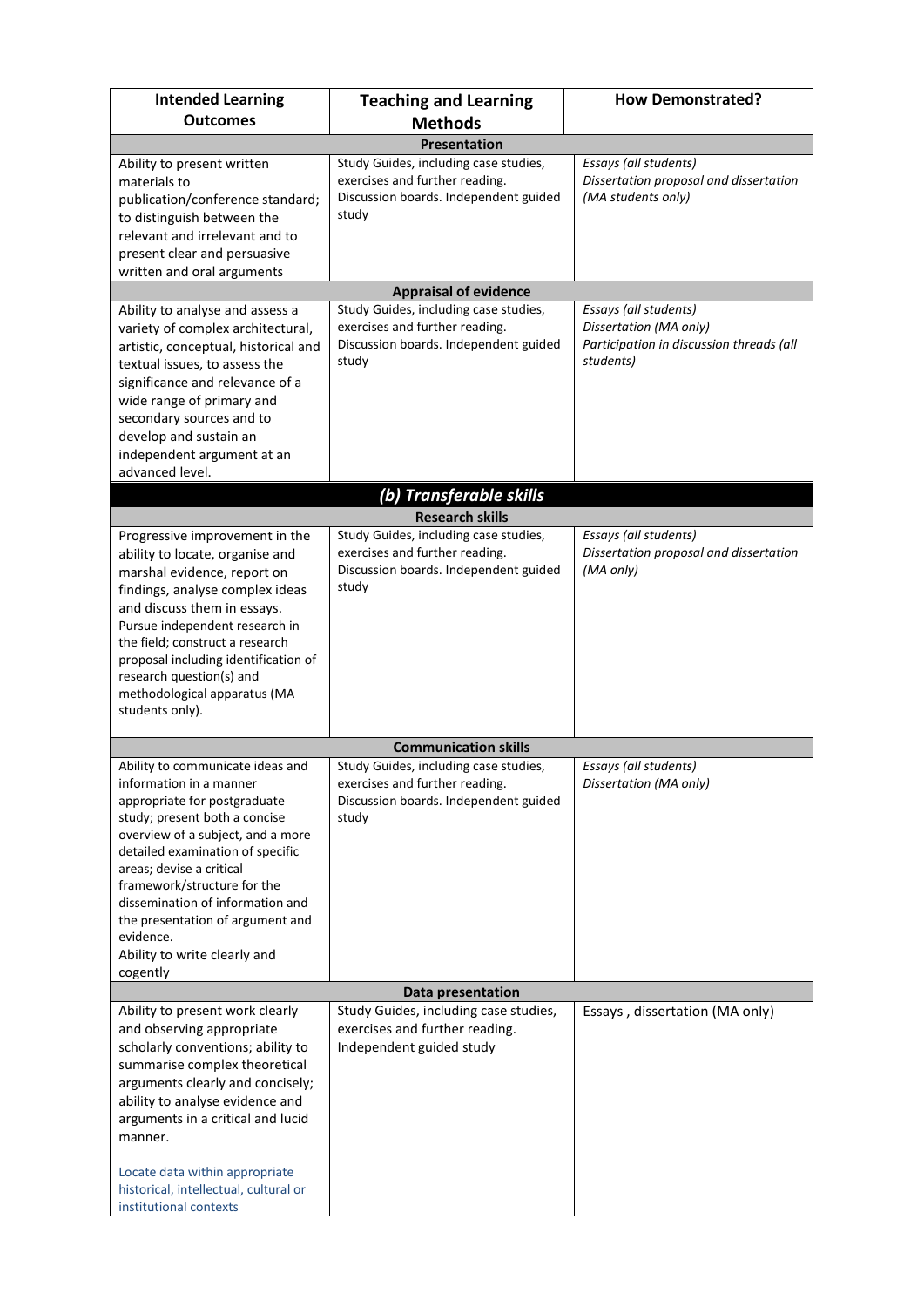| <b>Intended Learning</b>          | <b>Teaching and Learning</b>          | <b>How Demonstrated?</b>       |  |
|-----------------------------------|---------------------------------------|--------------------------------|--|
| <b>Outcomes</b>                   | <b>Methods</b>                        |                                |  |
| <b>Working relationships</b>      |                                       |                                |  |
| Knowing how, and when, to draw    | Study Guides, including case studies, | Unassessed participation in    |  |
| on the knowledge and expertise    | exercises and further reading.        | discussion threads             |  |
| of others; comment in discussion  | Independent guided study              |                                |  |
| threads                           |                                       |                                |  |
| <b>Managing learning</b>          |                                       |                                |  |
| Identifying crucial issues,       | Study Guides, including case studies, | Essays, dissertation (MA only) |  |
| identifying a sound research      | exercises and further reading.        |                                |  |
| project                           | Independent guided study              |                                |  |
| <b>Career management</b>          |                                       |                                |  |
| Ability to plan learning strategy | Independent guided study              | Successful completion of the   |  |
| and further personal goals.       |                                       | programme                      |  |

# **10. Special features:**

Each module provides course materials in the form of a Study Guide and a Blackboard site. Study guides provide 'tutorials in print', outlines of research questions, guides to further reading and selfassessment exercises. Blackboard will be used for additional information (e.g. news of seminars, public lectures, new publications) and for podcasts. Blackboard will also be used for tutor-moderated discussion boards on each week's study topic.

The structure of the programme is such that students study modules one at a time in a linear pattern. Students progress from one module to the next following a set timetable of study, providing students with a clear study framework. The course allows students to study at a reasonable pace, in their own location and at a time suitable for them within this framework. The MA dissertation offers as a research pathway for potential PGR students.

# **11. Indications of programme quality:**

The programme specification has been drawn up in accordance with the Qualification Descriptors for Master's Degrees (levels and skills). The benchmarking statement's emphasis on interdisciplinarity and diversity is addressed through the input of staff from different academic subject areas, explicitly and specifically in the first module. The programme conforms to the subject knowledge section of the statement in respect of attention to the formal properties and aesthetics of country houses, the political and economic background which supported their construction and continued existence or destruction, and issues of representation, contestation and ideology. The emphasis on readings of key texts will fulfil the requirement to engage with 'major thinkers, debates and intellectual paradigms' that have informed the subject. The programme comprises four commissioned modules, written by experts in the field. Modules have been edited and quality-reviewed internally, have undergone external review, and were approved by the Head of Department.

# **12. External examiners reports**

The details of the External Examiner(s) for this programme and the most recent External Examiners' reports for this programme can be foun[d here.](https://exampapers.le.ac.uk/xmlui/)

# **13. Scheme of Assessment**

As defined in the University's Regulations governing Taught Postgraduate Students <http://www2.le.ac.uk/offices/sas2/regulations/general-regulations-for-taught-programmes>

#### **14. Progression points**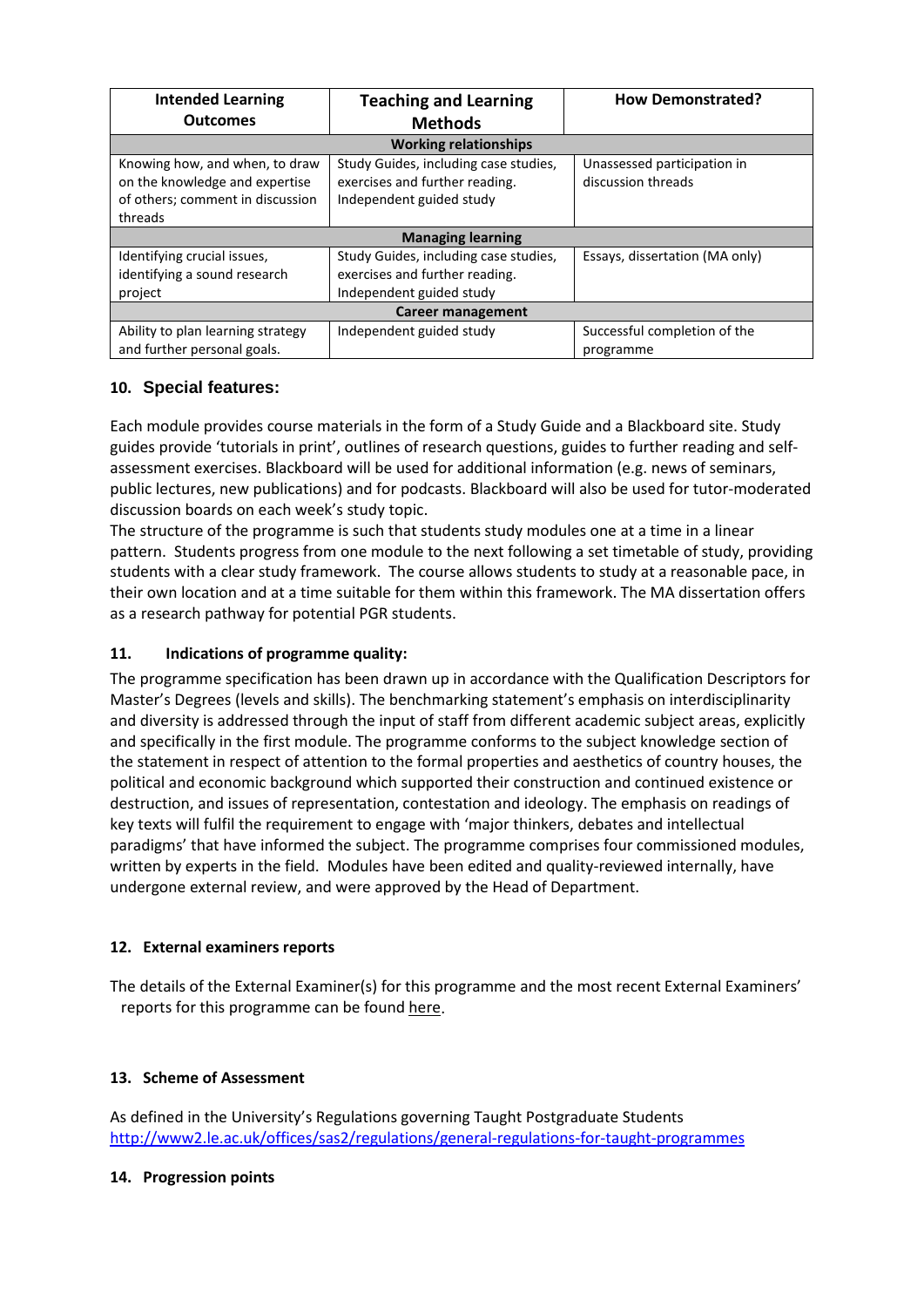As defined in the University's Regulations governing Taught Postgraduate Students (part of the [General Regulations for Taught Programmes\)](http://www2.le.ac.uk/offices/sas2/regulations/general-regulations-for-taught-programmes)

In cases where a student has failed to meet a requirement to progress he or she will be required to withdraw from the course and a recommendation will be made to the Board of Examiners for an intermediate award where appropriate.

#### **15. Rules relating to re-sits or re-submissions:**

As defined in the University's Regulations governing Taught Postgraduate Students <http://www2.le.ac.uk/offices/sas2/regulations/general-regulations-for-taught-programmes>

#### **16. Additional information** [e.g. timetable for admissions]

The course begins in February; subsequent taught modules will be presented in June, October, and February the next year. The dissertation module becomes available in June; students complete their dissertations between June and January the next year. Students will then go through the next available exam board and normally graduate in July.

The course is especially suited to graduates intending to undertake M.Phil or Ph.D research on some aspect of the Country House but will also be of interest to those wishing to upgrade an Arts or Social Science first degree.

Our partners in the Lamport Hall Preservation Trust normally offer one bursary p.a.

#### **Appendix 1: Programme structure** (programme regulations)

| Period      | Module | Module Title                                               | Credits |
|-------------|--------|------------------------------------------------------------|---------|
|             |        |                                                            |         |
|             | Code   |                                                            |         |
| $Feb - May$ | HA7510 | The Country House in History                               | 30      |
|             |        |                                                            |         |
| $Jun - Sep$ | HA7508 | Country-House Architecture in Eighteenth-Century Britain   | 30      |
|             |        |                                                            |         |
| $Oct - Jan$ | HA7503 | The Country House and its Landscapes                       | 30      |
| $Feb - May$ | HA7509 | Furnishing the Country House in Eighteenth-Century Britain |         |
|             |        |                                                            | 30      |
| Jun - Jan   | HA7500 | Research Methods and Dissertation                          | 60      |
|             |        |                                                            |         |
|             |        | <b>Total Credits</b>                                       | 180     |

#### **M.A. in the Country House by Distance Learning**

#### **Postgraduate Diploma in the Country House by Distance Learning**

| Period      | Module | Module Title                                                                                       | Credits |
|-------------|--------|----------------------------------------------------------------------------------------------------|---------|
|             | Code   |                                                                                                    |         |
| $Feb - May$ | HA7510 | The Country House in History                                                                       | 30      |
| $Jun - Sep$ | HA7508 | Country-House Architecture in Eighteenth-Century Britain                                           | 30      |
| $Oct - Jan$ | HA7503 | The Country House and its Landscapes<br>Furnishing the Country House in Eighteenth-Century Britain |         |
| $Feb - May$ | HA7509 |                                                                                                    |         |
|             |        | <b>Total Credits</b>                                                                               | 120     |

#### **Postgraduate Certificate in the Country House by Distance Learning**

| Period    | Module<br>Code | Module Title                 | Credits |
|-----------|----------------|------------------------------|---------|
|           |                |                              |         |
| Feb – Mav | HA7510         | The Country House in History | 30      |
|           |                | AND ONE OF THE FOLLOWING     |         |